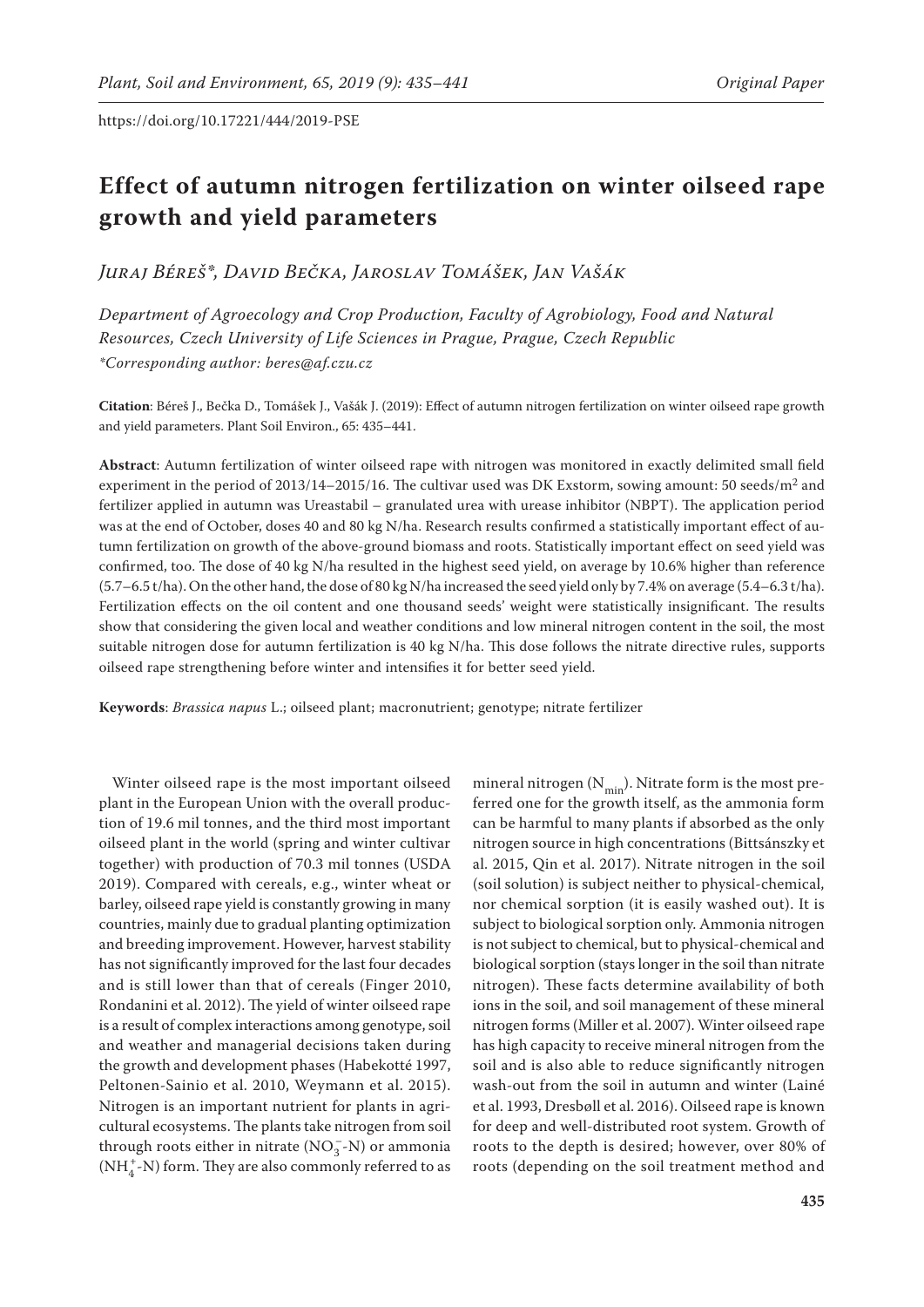depth) are distributed inside the upper soil layer, i.e., 20–30 cm. This is also the layer with the highest concentration of nutrients needed for plant growth (Neumann and Römheld 2002, Nagel et al. 2009). The field study of two genotypes with different efficiency of the used nitrogen showed that the genotype with higher nitrogen use efficiency spends more effort for growth of roots in the upper soil layers during the vegetative growth phase at simultaneous increase of root length (Ulas et al. 2012). Because optimal winter oilseed rape fertilization plan changes according to genotype, year and local conditions, it is difficult to determine precise maximum amount of nitrogen fertilizer to be used to reach the highest seed yield (Zhang et al. 2010). Comparison of individual types of nitrogen fertilizers disclosed their different action because of their chemical composition; moreover, the rate of nitrogen use by the plant varies with the used method and nitrogen application timing. Adjustment of the optimum nitrogen requirements of the plant together with the correct timing of nitrogen doses results in improvement of the winter oilseed rape production potential (Rathke et al. 2006). Winter oilseed rape absorbs 25–30% of total nitrogen already in autumn which corresponds to 40–80 kg N/ha. Around 83% of nitrogen absorbed in the autumn period is used by the above-ground biomass, the rest goes to roots (Černý et al. 2013). Engström (2010) states that the oilseed rape absorbs approx. 47–75 kg N/ha in the above-ground biomass until late autumn. Brown et al. (2008) stated possible absorption of up to 90 kg N/ha by the winter beginning. Many authors provide different results and observations regarding autumn fertilization of winter oilseed rape. Wright et al. (1988) stated that application of nitrate fertilizers during the autumn vegetation has no or very little resulting effect on the oilseed rapeseed yield. Gunstone et al. (2004) reported that autumn fertilization caused excessive overgrowth of the above-ground biomass and only seldom increased seed yield. Li et al. (2011) found out

Table 1. Selected soil properties in the experimental locality, Mehlich 3

| Season $\mathrm{pH}_{\mathrm{CaCl}_2}$ |     |                 |         | K   | Μg  | Ca   |  |  |  |  |  |
|----------------------------------------|-----|-----------------|---------|-----|-----|------|--|--|--|--|--|
|                                        |     | $C_{ox}$<br>(%) | (mg/kg) |     |     |      |  |  |  |  |  |
| 2013/14                                | 7.1 | 1.7             | 67      | 138 | 92  | 2400 |  |  |  |  |  |
| 2014/15                                | 6.5 | 2.0             | 76      | 182 | 123 | 2030 |  |  |  |  |  |
| 2015/16                                | 6.8 | 2.0             | 66      | 172 | 114 | 2310 |  |  |  |  |  |

that the late autumn application of 30–54 kg N/ha had the highest effect on oilseed rapeseed yield. Bečka et al. (2013) came to conclusion that nitrogen applied before sowing or in September is definitely insufficient for oilseed rape, not considering the fact that it is largely consumed by microorganisms of straw decomposition. Intense oilseed rape planting requires introduction of late autumn nitrogen fertilization in case of low  $N_{\text{min}}$  content in the soil – mid to late October. In this period, there is no risk of massive above-ground biomass growth due to lower air temperatures.

The goal is to determine the effect of autumn fertilization on the winter oilseed rape growth and yield parameters; more specifically, to evaluate the growth effect of the above-ground biomass and roots after autumn fertilization and compare yield, oil content and weight of one thousand seeds after harvest. The primary goal is also to determine recommended nitrogen doses to increase seed yield of winter oilseed rape in given climatic conditions.

#### **MATERIAL AND METHODS**

Small field experiments were performed in the Research Centre of the Czech University of Life Sciences Prague in Červený Újezd in vegetation years 2013/14, 2014/15 and 2015/16. The research centre is located at: latitude 50°04', longitude 14°10', average altitude 398 m a.s.l.; prevailing soil type is haplic luvisol – clay loam. Soil properties are given in Table 1. The experimental field belongs to temperate zone. Average annual precipitations are 549 mm, average annual air temperature is 6.9°C, winter oilseed rape vegetation period is 330–340 days.

**Cultivation technology and experimental design**. Winter wheat preceded the winter rape in all experimental years. Ploughing system used for soil preparation was down to 22 cm with compacting of rough furrow. Experimental fields were established in three sequences, each plot had area of  $15 \text{ m}^2$ . The

Table 2. Sowing, autumn fertilization dates and average number of plants/m<sup>2</sup>

| Season  | Sowing    | Autumn<br>fertilization | Plants<br>per m <sup>2</sup> | Harvest |
|---------|-----------|-------------------------|------------------------------|---------|
| 2013/14 | 22 August | 26 October              | 43.2                         | 23 July |
| 2014/15 | 21 August | 29 October              | 41.8                         | 24 July |
| 2015/16 | 22 August | 27 October              | 38.5                         | 26 July |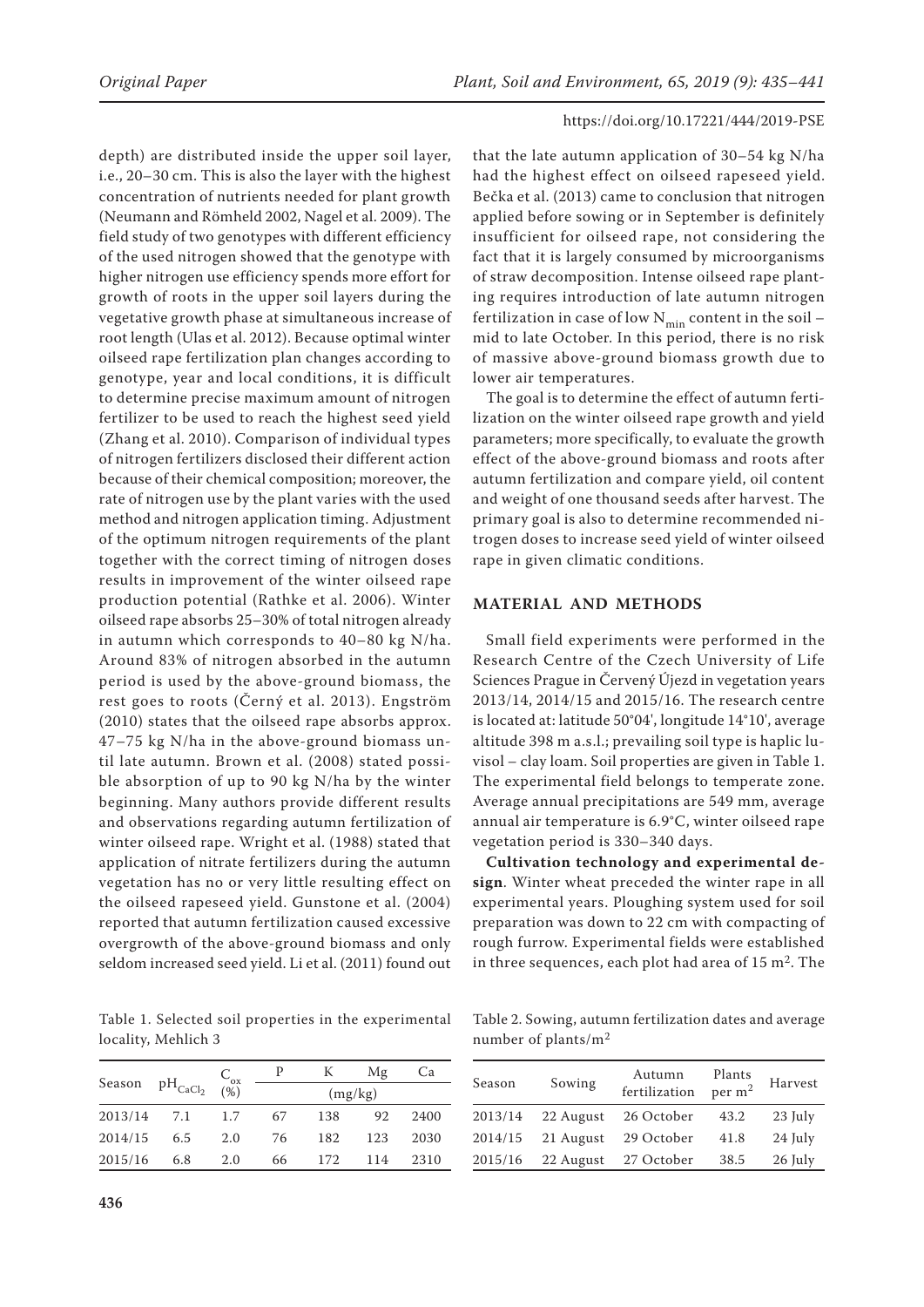| Season  | Plant sampling 1<br><b>BBCH 16-18</b> | Plant sampling 2<br><b>BBCH 18-23</b> |
|---------|---------------------------------------|---------------------------------------|
| 2013/14 | 16 December                           | 19 March                              |
| 2014/15 | 17 December                           | 10 March                              |
| 2015/16 | 14 December                           | 22 March                              |

Table 3. Sampling dates and plant growth phases

BBCH by Meier (1997)

winter oilseed rape cultivar DK Exstorm was used at the amount of 50 seeds/ $m^2$ . Sowing dates and number of plants are given in Table 2. After sowing, the area was treated with pre-emergent herbicide, wheat sprouts were sprayed with graminicides. No growth regulator was used in autumn. Autumn fertilization was done on dates given in Table 2, Ureastabil fertilizer was used. It is granulated nitrogen urea (46%) with urease inhibitor (NBPT). Autumn fertilization was divided into three variants – control without fertilization, 40 kg N/ha, and 80 kg N/ha. In spring, all the variants were fertilized uniformly in four doses of total 180 kg N/ha, mostly using the CAN fertilizer. In spring, insecticide treatment was done twice; the last treatment was complemented with desiccant to speed up the harvest. For harvest, a small plot harvesting machine Wintersteiger was used. Seed oil content was defined by the nuclear magnetic resonance method (NMR) and used instrument (Bruker-minispec mqone series, Rheinstetten, Germany).

**Plant sampling and measurement of growth parameters**. Each experimental variant had its sampling plot for plant sampling and monitoring of growth parameters, and harvest plot for evaluation of seed yield, oil content and one thousand seeds weight. Plant sampling used the square iron structure of  $0.5$  m<sup>2</sup> on the sampling plot and was done by careful digging of plants. Sampling dates and growth phases are given in Table 3. After sampling, the plants were thoroughly washed from dirt. Monitoring of growth parameters was done on ten plants: number of leaves (pcs.), longest leaf (cm), root neck thickness (mm), root length (cm) and dry matter mass of the above-ground biomass and roots (g). The first four indicators were measured in the fresh biomass. After measurements, the plants were dried at 105°C for 24 h. After drying, dry matter of the above-ground biomass and root was weighed separately.

**Soil sampling – determination of nitrogen content**.  $NO_3^-$ -N,  $NH_4^+$ -N content and total mineral nitrogen were measured three times in the given

Table 4. Sampling dates – soil samples for nitrogen determination

| Season  | Soil sampling |             |             |  |  |  |  |  |  |
|---------|---------------|-------------|-------------|--|--|--|--|--|--|
|         |               | 2           | 3           |  |  |  |  |  |  |
| 2013/14 | 21 October    | 25 November | 21 January  |  |  |  |  |  |  |
| 2014/15 | 16 October    | 15 December | 10 February |  |  |  |  |  |  |
| 2015/16 | 19 October    | 7 December  | 15 February |  |  |  |  |  |  |
|         |               |             |             |  |  |  |  |  |  |

vegetation year. The first soil sampling was done before the autumn fertilization, the second one approximately 1–1.5 months after the autumn fertilization, and the third one before the first pre-spring fertilization. Exact dates are given in Table 4. Soil samples were taken by soil probe to 30 cm depth. Five sub-samples were taken from each plot. After sampling, the sub-samples were thoroughly mixed to one summary sample and sent immediately to an accredited laboratory for mineral nitrogen analysis. 20 g of fresh soil were taken from each sample and extracted in KCl solution 1 mol/L, ratio 1:5, for 45 min. The soil extract was filtrated and analysed using the standard colorimetry method on the AutoAnalyzer 3 instrument (Norderstedt, Germany). The results of analyses are given in Tables 5 and 6.

**Statistical analysis**. Obtained results were statistically evaluated using the dispersion analysis (ANOVA). Differences between the mean values were evaluated by the Tukey's *HSD* (honestly significant difference) test at the significance level  $\alpha$  = 0.05 (statistically significant difference) in the Statgraphics Plus program, version 4.0 (Statgraphics, Warrenton, USA).

### **RESULTS AND DISCUSSION**

**Growth parameters**. Winter oilseed rape growth was significantly affected by higher average air tem-

Table 5. Soil sampling results – determination of mineral nitrogen (mg/kg) before autumn fertilization

|             |      | Soil sampling 1 |      |
|-------------|------|-----------------|------|
|             | 2013 | 2014            | 2015 |
| $NH_4^+$ -N | 5.3  | 13.7            | 3.6  |
| $NO_3^-N$   | 7.6  | 3.6             | 8.7  |
| Ν<br>min    | 12.9 | 17.3            | 12.3 |

 $N_{\min}$  – mineral nitrogen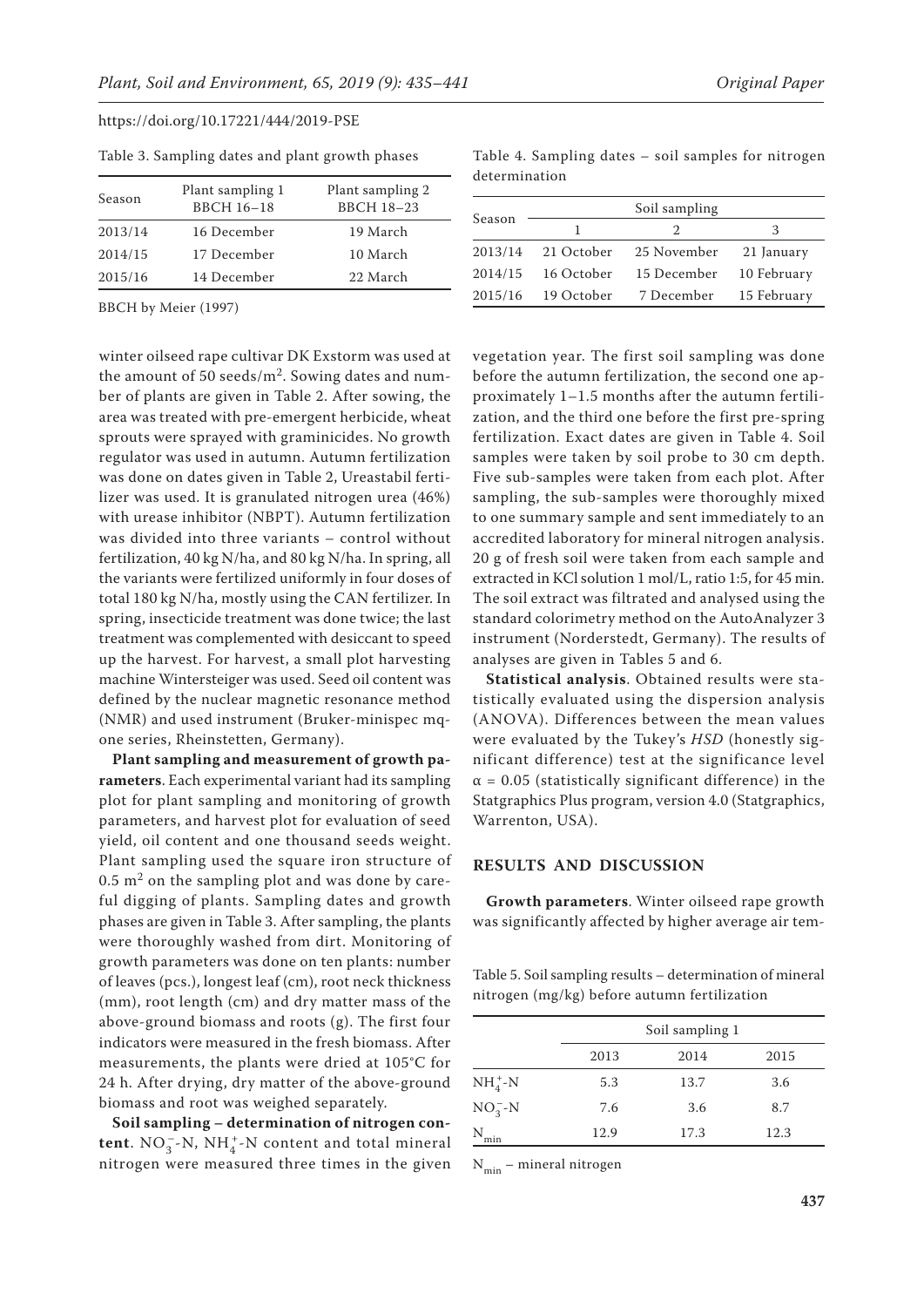| N form          |          | 2013      |          |          | 2014      |           | 2015     |           |           |
|-----------------|----------|-----------|----------|----------|-----------|-----------|----------|-----------|-----------|
| (kg N/ha)       | $NH4+-N$ | $NO_2^-N$ | N<br>min | $NH4+-N$ | $NO_3^-N$ | N<br>'min | $NH4+-N$ | $NO_3^-N$ | $N_{min}$ |
| Soil sampling 2 |          |           |          |          |           |           |          |           |           |
| $\overline{0}$  | 1.5      | 7.1       | 8.6      | 41.9     | 4.9       | 46.8      | 1.5      | 14.3      | 15.8      |
| 40              | 12.0     | 11.1      | 23.1     | 47.9     | 9.0       | 56.9      | 2.5      | 18.1      | 20.6      |
| 80              | 21.6     | 4.4       | 26.0     | 31.4     | 17.5      | 48.9      | 5.9      | 26.0      | 31.9      |
|                 |          | 2014      |          |          | 2015      |           |          | 2016      |           |
| Soil sampling 3 |          |           |          |          |           |           |          |           |           |
| $\overline{0}$  | 1.9      | 3.1       | 5.0      | 3.4      | 5.4       | 8.8       | 1.8      | 6.5       | 8.3       |
| 40              | 2.0      | 6.3       | 8.3      | 3.5      | 5.9       | 9.4       | 1.5      | 6.1       | 7.6       |
| 80              | 2.4      | 17.6      | 20.0     | 3.0      | 17.4      | 20.4      | 1.4      | 7.9       | 9.3       |

 $N_{min}$  – mineral nitrogen

perature (for the period September–March) during the vegetation period in all experimental years and connected with above-average precipitations in the first growth phases (BBCH 12–16) and following normal to drier winter and pre-spring period (Table 7). The late autumn fertilization with different nitrogen doses has a significant effect on the winter oilseed rape growth parameters (Table 8). Use of autumn dose of 40–80 kg N/ha results in a statistically significant larger number of leaves (L1) and the longest leaf on the plant (L2) at pre-spring plant sampling (PS2). The highest number of leaves was reached at the dose of 80 kg N/ha – an excessive overgrowth of leaves in one experimental year was observed for this alternative. In general, the above-ground biomass volume was observed to rise significantly after the autumn nitrogen application together with the extended vegetative growth phase. Similar results were also obtained by Li et al. (2016). A significant increase of the root neck thickness (R1) was observed in the pre-spring period – namely at the dose of 80 kg N/ha, except for the first experimental year. The recorded difference of the root neck thickness was on average by 0.4–2 mm higher than the control. The root length (R2) positively increases during winter, yet without statistical significance in this experiment. Recorded average root length in the pre-spring period (PS2) ranged from 18 cm to 27 cm. Dresbøll et al. (2016) found out the average maximum root length to reach up to 20 cm from December to March, and the total efficiency of the root system to double in the same period. Other studies gave different values for winter oilseed rape rooting – Barraclough (1989) and Perkons et al. (2014).

Dry matter volume in the leaves (DML) statistically rose after the autumn fertilization already at the first sampling in December PS1 (Table 9). The most intense accumulation of the dry matter started after the fifth leaf of the winter rape sprouting. This is also confirmed by the results of other authors – Velička et al. (2012) and Jankowski and Sokólski (2018). Efficiency of individual nitrogen doses on the dry matter growth was significantly influenced by weather conditions after the fertilizer applica-

Table 7. Average temperatures (T, °C) and precipitations (P, mm): monitored period September–March

| October<br>September                                                                                     |  |      | November |      | December |        | January | February |  |        | March |  |      |  |
|----------------------------------------------------------------------------------------------------------|--|------|----------|------|----------|--------|---------|----------|--|--------|-------|--|------|--|
| 2013 2014 2015 2013 2014 2015 2013 2014 2015 2013 2014 2015 2014 2015 2016 2014 2015 2016 2014 2015 2016 |  |      |          |      |          |        |         |          |  |        |       |  |      |  |
| Month overall                                                                                            |  |      |          |      |          |        |         |          |  |        |       |  |      |  |
| T 12.6 16.1 14.6 10.1 10.7 8.2 4.3 5.8 6.7 1.5 2.3 4.8 0.5 1.8 -0.4 3.0 0.7 3.3 7.6 5.5 4.4              |  |      |          |      |          |        |         |          |  |        |       |  |      |  |
| P 39.7 76.7 11.5 47.6 54.1 53.2 27.5 24.1 52.3 6.1 31.6 11.3 19.7 19.1 28.4 1.7 1.6 41.7 35.3 32.6 21.9  |  |      |          |      |          |        |         |          |  |        |       |  |      |  |
| <b>Normal</b>                                                                                            |  |      |          |      |          |        |         |          |  |        |       |  |      |  |
| 13.4                                                                                                     |  | 8.4  |          | 3.0  |          | $-0.5$ |         | $-2.3$   |  | $-0.8$ |       |  | 2.9  |  |
| 33.0                                                                                                     |  | 26.5 |          | 29.9 |          | 22.3   |         | 21.6     |  | 21.4   |       |  | 26.3 |  |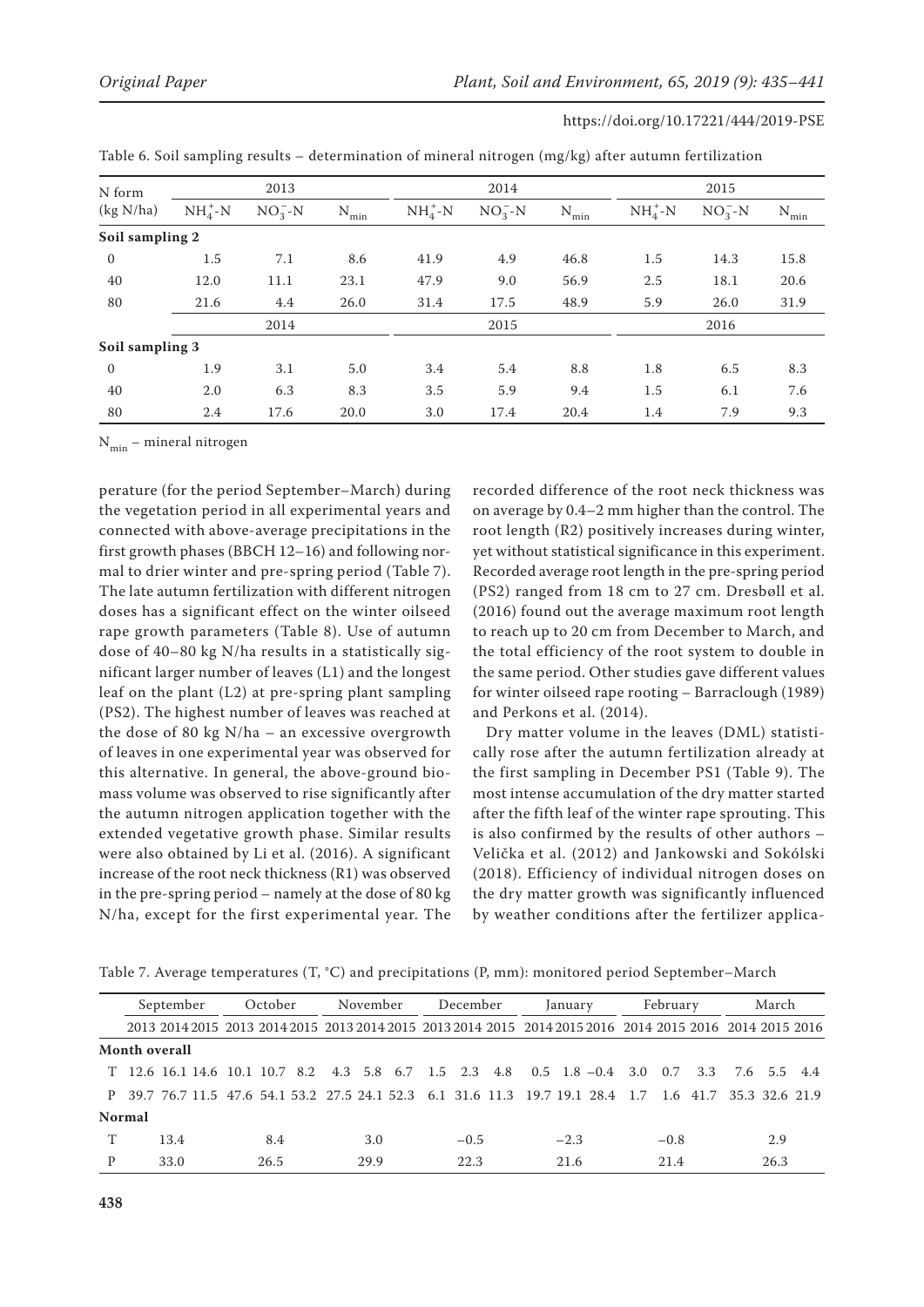| N form                  |                   |                   | 2013             |                   |                   | 2014               |                   |                   |                   | 2015              |                   |                    |  |
|-------------------------|-------------------|-------------------|------------------|-------------------|-------------------|--------------------|-------------------|-------------------|-------------------|-------------------|-------------------|--------------------|--|
| (kg N/ha)               | L1                | L2                | R <sub>1</sub>   | R <sub>2</sub>    | L1                | L2                 | R1                | R <sub>2</sub>    | L1                | L2                | R <sub>1</sub>    | R <sub>2</sub>     |  |
| Plant sampling 1        |                   |                   |                  |                   |                   |                    |                   |                   |                   |                   |                   |                    |  |
| $\mathbf{0}$            | 7.0 <sup>a</sup>  | 10.2 <sup>a</sup> | 5.8 <sup>a</sup> | 17.6 <sup>a</sup> | 8.2 <sup>a</sup>  | 40.1 <sup>a</sup>  | 9.9 <sup>a</sup>  | 20.7 <sup>a</sup> | 6.0 <sup>a</sup>  | 14.8 <sup>a</sup> | 6.3 <sup>a</sup>  | 19.8 <sup>a</sup>  |  |
| 40                      | 7.1 <sup>a</sup>  | $12.3^{b}$        | 6.2 <sup>a</sup> | 18.9 <sup>a</sup> | 8.1 <sup>a</sup>  | 46.7 <sup>b</sup>  | 9.9 <sup>a</sup>  | 20.8 <sup>a</sup> | 7.2 <sup>b</sup>  | $17.5^{b}$        | 7.8 <sup>b</sup>  | $22.8^{b}$         |  |
| 80                      | 6.9 <sup>a</sup>  | $12.2^{b}$        | 6.4 <sup>a</sup> | 17.8 <sup>a</sup> | 8.0 <sup>a</sup>  | 41.9 <sup>a</sup>  | 9.8 <sup>a</sup>  | 20.9 <sup>a</sup> | 7.8 <sup>c</sup>  | 19.8 <sup>c</sup> | 7.7 <sup>b</sup>  | 21.7 <sup>ab</sup> |  |
|                         |                   |                   | 2014             |                   |                   | 2015               |                   |                   |                   | 2016              |                   |                    |  |
| <b>Plant sampling 2</b> |                   |                   |                  |                   |                   |                    |                   |                   |                   |                   |                   |                    |  |
| $\mathbf{0}$            | 9.3 <sup>a</sup>  | 13.4 <sup>a</sup> | 8.0 <sup>a</sup> | 18.3 <sup>a</sup> | 9.5 <sup>a</sup>  | 40.8 <sup>a</sup>  | 11.2 <sup>a</sup> | $24.4^{\rm a}$    | 9.2 <sup>a</sup>  | $12.4^a$          | 8.9 <sup>a</sup>  | $22.6^{\rm a}$     |  |
| 40                      | 13.9 <sup>b</sup> | 13.7 <sup>a</sup> | 8.4 <sup>a</sup> | 20.0 <sup>a</sup> | 10.7 <sup>b</sup> | 42.3 <sup>ab</sup> | $12.4^{ab}$       | 26.3 <sup>a</sup> | 10.7 <sup>b</sup> | 15.8 <sup>b</sup> | 9.9 <sup>ab</sup> | $22.6^{\rm a}$     |  |
| 80                      | 10.8 <sup>a</sup> | $16.4^{b}$        | 8.4 <sup>a</sup> | $19.5^{\rm a}$    | 11.2 <sup>b</sup> | 45.4 <sup>b</sup>  | $13.2^{b}$        | $24.6^{\rm a}$    | 11.9 <sup>b</sup> | 20.2 <sup>c</sup> | 10.0 <sup>b</sup> | $22.5^{\rm a}$     |  |

Table 8. Growth parameters – leaves and root measurements

L1 – number of leaves (pieces); L2 – longest leaf (cm); R1 – root neck thickness (mm); R2 – root length (cm), *n* = 30 ANOVA (Tukey's test *HSD* (honestly significant difference)) differences between the mean values are significant (*P* < 0.05) in case they have a different letter

tion. The highest values of leaf dry matter in the pre-spring sampling (PS2) were reached at the dose of 80 kg N/ha. An increase of the leaf dry matter volume, compared to the control, ranged on average from 60.4% in the experimental year 2013/14 up to 80% in 2015/16. Dry matter volume in roots (DMR) does not show any statistically significant changes after the use of individual fertilizer doses in the first sampling (PS1). One of the reasons is short time (3 weeks on average) for dry matter increase. Root dry matter grew substantially during the autumn and winter periods. Establishment of robust root system during autumn and winter influenced the early spring growth of the winter oilseed rape. These statements are in line with the observations of Rathke et al. (2006) and Su et al. (2015). Pre-spring sampling (PS2) had statistically higher root dry matter, especially after the dose of 40 kg N/ha. Thus, autumn fertilization

with nitrogen had a positive influence not only on leaf dry matter but also on root dry matter.

**Yield parameters**. Autumn nitrogen fertilization had a statistically significant effect on seed yield of the winter oilseed rape except for the first experimental year (Table 10). This corresponds with the results of Hocking and Stapper (2001). Boyles et al. (2006) and Li et al. (2011). On the other hand, it contradicts the results obtained by Gunstone et al. (2004), and Wright et al. (1988). The highest seeds yield in all three experimental years was reached after the application of 40 kg N/ha with average increase of 10.6% (seeds yield: 5.7–6.5 t/ha). The dose of 80 kg N/ha increased the yield only by 7.4% on average (seeds yield: 5.4–6.3 t/ha). The results indicate that the increased nitrogen doses need not automatically result in higher yield. Measurements of the winter rapeseed oil content did not prove any

| N form<br>(kg N/ha) |                   |                  | Plant sampling 1   |                   |                   |                    | Plant sampling 2  |                   |                    |                   |                   |                   |  |
|---------------------|-------------------|------------------|--------------------|-------------------|-------------------|--------------------|-------------------|-------------------|--------------------|-------------------|-------------------|-------------------|--|
|                     | 2013              |                  |                    | 2014              |                   | 2015               |                   | 2014              |                    | 2015              |                   | 2016              |  |
|                     | DML               | DMR              | DML                | DMR               | DML               | DMR                | DML               | DMR               | DML                | DMR               | DML               | DMR               |  |
| $\Omega$            | 15.9 <sup>a</sup> | 4.8 <sup>a</sup> | $106.5^{\rm a}$    | 27.4 <sup>a</sup> | 32.7 <sup>a</sup> | 13.13 <sup>a</sup> | $28.5^{\rm a}$    | 7.8 <sup>a</sup>  | $100.1^{\rm a}$    | 35.4 <sup>a</sup> | $56.6^{\rm a}$    | $24.5^{\rm a}$    |  |
| 40                  | 19.8 <sup>a</sup> | 5.2 <sup>a</sup> | 148.4 <sup>b</sup> | $27.4^{\rm a}$    | 57.3 <sup>b</sup> | 16.7 <sup>a</sup>  | 48.7 <sup>b</sup> | 11.4 <sup>a</sup> | 168.1 <sup>b</sup> | 45.2 <sup>b</sup> | 76.0 <sup>a</sup> | 29.1 <sup>b</sup> |  |
| 80                  | 22.7 <sup>a</sup> | 5.7 <sup>a</sup> | 113.9 <sup>a</sup> | 24.1 <sup>a</sup> | $69.5^{b}$        | 18.8 <sup>a</sup>  | 45.7 <sup>b</sup> | 8.6 <sup>a</sup>  | 180.2 <sup>b</sup> | $48.0^{b}$        | $98.0^{b}$        | $27.1^{ab}$       |  |

Table 9. Growth parameters – dry matter volume

DML – leaf dry matter from 10 plants (g); DMR – dry root matter from 10 roots (g), *n* = 3, ANOVA (Tukey's test *HSD* (honestly significant difference)) differences between the mean values are significant  $(P < 0.05)$  in case they have a different letter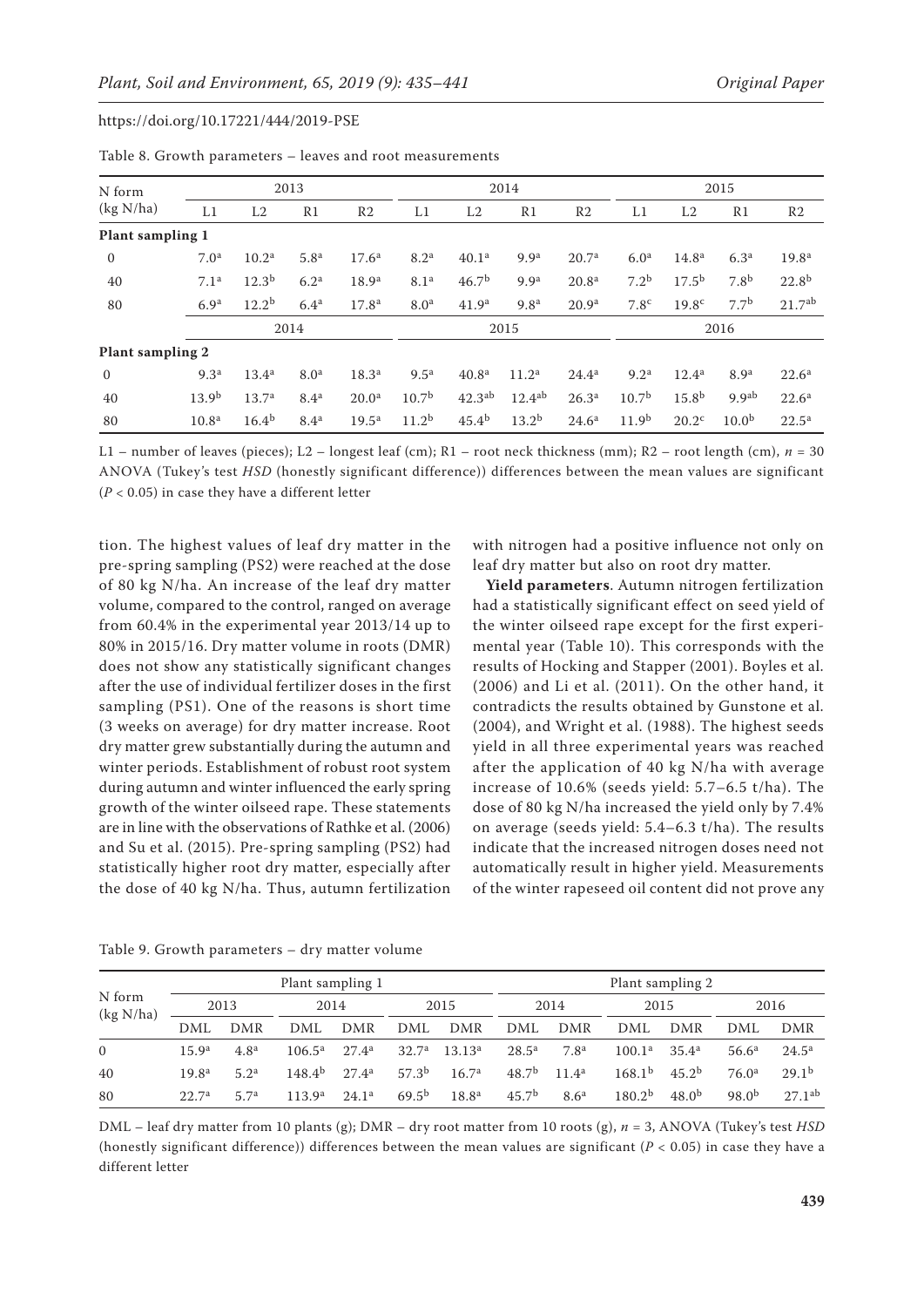| N form         |                  | 2014              |                   |                  | 2015              |                  |                   | 2016              |                  |  |
|----------------|------------------|-------------------|-------------------|------------------|-------------------|------------------|-------------------|-------------------|------------------|--|
| (kg N/ha)      |                  | ОC                | W                 |                  | ОC                | W                |                   | OC                | W                |  |
| $\overline{0}$ | 5.4 <sup>a</sup> | $48.2^{\rm a}$    | 3.8 <sup>a</sup>  | 5.8 <sup>a</sup> | 46.3 <sup>a</sup> | 3.6 <sup>a</sup> | 5.2 <sup>a</sup>  | 45.2 <sup>a</sup> | 3.7 <sup>a</sup> |  |
| 40             | 5.9 <sup>a</sup> | 48.3 <sup>a</sup> | 3.9 <sup>ab</sup> | $6.5^{\rm b}$    | $44.6^{\rm a}$    | 3.7 <sup>a</sup> | 5.7 <sup>b</sup>  | 45.0 <sup>a</sup> | 3.9 <sup>a</sup> |  |
| 80             | 5.9 <sup>a</sup> | $47.5^{\rm a}$    | 4.0 <sup>b</sup>  | 6.3 <sup>b</sup> | 45.9 <sup>a</sup> | 3.7 <sup>a</sup> | 5.4 <sup>ab</sup> | 44.9 <sup>a</sup> | 3.9 <sup>a</sup> |  |

Table 10. Yield parameters – yield, oil content and weight of one thousand seeds

Y – seeds yield (t/ha); OC – oil content (%); W – weight of one thousand seeds (g), *n* = 3, ANOVA (Tukey's test *HSD* (honestly significant difference)) differences between the mean values are significant (*P* < 0.05) in case they have a different letter

significant impact of autumn fertilization on the oil content change. A negative impact of higher nitrogen doses on oil content was observed by Cheema et al. (2001), Rathke et al. (2005) and Storer et al. (2018). No significant impact of autumn fertilization on one thousand seeds weight was statistically confirmed during the experimental years on average. Only in the year 2013/14, an increase of one thousand seeds weight was observed at the dose of 80 kg N/ha. Weather conditions during the winter rape reproductive phase have the highest impact on the one thousand seeds weight. This was also confirmed by research done by Weyman et al. (2015).

In conclusions, considering the given local and weather conditions and low  $N_{min}$  content in the soil, the effect of the autumn fertilization on the winter oilseed rape growth and yield parameters was confirmed as significant. All three experimental years had above-average temperature and normal precipitations course during autumn and winter. The weather course substantially supported the growth itself, winter rape development and mainly the research result. Evaluation of autumn nitrogen fertilization contribution needs to consider rational, ecological and economic aspects. All this indicates that the most suitable nitrogen dose for autumn fertilization is 40 kg N/ha. This dose follows the nitrate directive rules, supports the oilseed rape strengthening before winter and intensifies it for better seed yield. Weaker and medium-strong plants with obvious nitrogen and other nutrient deficiency are recommended to be fertilized in late October. Nutrient deficiency and direct fertilization effects show mainly during warm autumn and winter. It is also desirable to fertilize fields with low  $N_{\min}$  content in the soil in autumn and leave areas without nitrogen application for straw decomposition. Optimization of the winter rape nutrition in autumn needs to consider its demand for other nutrients, ongoing physiological processes and soil-climatic conditions of the given area.

## **REFERENCES**

- Barraclough P.B. (1989): Root-growth, macro-nutrient uptake dynamics and soil fertility requirements of a high-yielding winter oilseed rape crop. Plant and Soil, 119: 59–70.
- Bečka D., Šimka J., Cihlář P., Prokinová E., Mikšík V., Vašák J., Zukalová H. (2013): Winter Oilseed Rape – Innovation of Cultivation Technology. Prague, Powerprint, 44. (In Czech)
- Bittsánszky A., Pilinszky K., Gyulai G., Komives T. (2015): Overcoming ammonium toxicity. Plant Science, 231: 184–190.
- Boyles M., Peeper T., Stamm M. (2006): Great Plains Canola Production Handbook. Manhattan, Kansas State University.
- Brown J., Davis J., Lauver M., Wysocki D. (2008): USCA Canola Growers' Manual. Oregon, University of Idaho and Oregon State University.
- Černý J., Balík J., Peklová Z., Peklová L., Shejbalová Š., Kulhánek M. (2013): Effect of fertilization on nitrogen use of winter oilseed rape. SPZO experimental results  $-30^{th}$  evaluation seminar  $-$ Rapeseed production system, sunflower production system. 20.– 21.11. 2013. Hluk. Prague, 140–145. (In Czech)
- Cheema M.A., Malik M.A., Hussain A., Shah S.H., Basra S.M.A. (2001): Effects of time and rate of nitrogen and phosphorus application on the growth and the seed and oil yields of canola (*Brassica napus* L.). Journal of Agronomy and Crop Science, 186: 103–110.
- Dresbøll D.B., Rasmussen I.S., Thorup-Kristensen K. (2016): The significance of litter loss and root growth on nitrogen efficiency in normal and semi-dwarf winter oilseed rape genotypes. Field Crops Research, 186: 166–178.
- Engström L. (2010): Nitrogen Dynamics in Crop Sequences with Winter Oilseed Rape and Winter Wheat. [PhD. thesis]. Uppsala, Swedish University of Agricultural Sciences.
- Finger R. (2010): Evidence of slowing yield growth The example of Swiss cereal yields. Food Policy, 35: 175–182.
- Gunstone F.D., Booth E.J., Ratnayake W.M.N., Daun J.K. (2004): Rapeseed and Canola Oil – Production, Processing, Properties and Uses. Oxford, Blackwell Publishing Ltd.
- Habekotté B. (1997): Identification of strong and weak yield determining components of winter oilseed rape compared with winter wheat. European Journal of Agronomy, 7: 315–321.
- Hocking P.J., Stapper M. (2001): Effects of sowing time and nitrogen fertiliser on canola and wheat, and nitrogen fertiliser on Indian